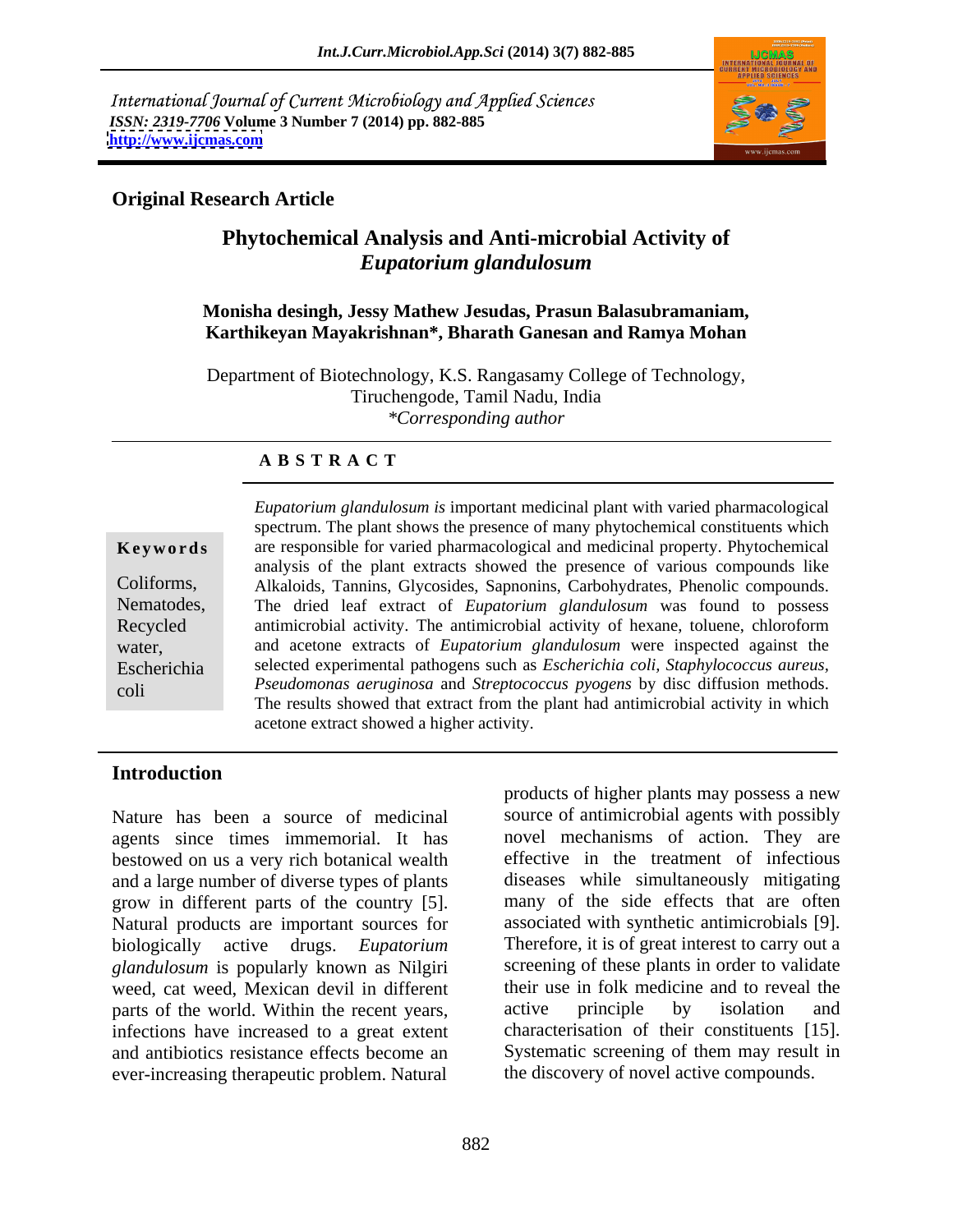According to World Health Organization (WHO) more than 80% of the world's were cleaned and dried under shade. The population relies on traditional medicine for samples were prepared by powdering the their primary healthcare needs [10]. Medical leaves and the powdered samples were plants contain large varieties of chemical stored. The samples were packed and the substances which possess important compound separation was carried out using therapeutic properties that can be utilized in  $\qquad$  soxhlet extraction at  $60 - 80$ o. The samples the treatment of human diseases.. The were extracted using hexane, toluene, medicinal value of plants lies in some chemical substances that produce a definite physiologic action on the human body [3]. filter paper and the filtrates were dried and *Eupatorium glandulosum* grows into an erect herb (occasionally into a subshrub) of one to three meters in height, with trailing purplish to chocolate-brown branches that strike roots upon contact with soil, resulting http://www.Antimicrobial assay was performed by agar in dense thickets. The base of the plant is woody and densely clothed with stalked for aqueous extract and agar well diffusion glandular hairs. Leaves are dark green, method (Perez et al., 1990) for solvent opposite, deltoid-ovate, serrate, and purple extract. The microorganism used for the underneath, and each grows to about 10 cm analysis were *E.coli, Staphylococcus aureus,*  in length. Flowers are white and borne Streptococcus pyogens, Pseudomonas terminally in compound clusters in spring and summer. controls were maintained where pure

*Eupatorium glandulosum* is a native of Mexico, but has naturalized in many countries. It was introduced into several parts of the world as an ornamental in the nineteenth century, but it is known in many other parts of the world as an introduced species and often a noxious weed [16]. It causes great economic loss in agriculture thereby threatening the native biodiversity. The leaves of this plant are used<br>The freshly prepared extracts were traditionally by the tribes of Nilgiris to heal wound and small injuries. Thus, the present study was carried out to determine the alkaloids, Carbohydrates, Phenolic Antimicrobial properties and compounds, Proteins, saponins, tannins, phytochemicals from the extracts by using solvents hexane, toluene, chloroform and  $\mathbb{R}^1$  behavior as the stational method. acetone.

## **Materials and Methods Plant Collection and Sample Preparation**

collected from its natural habitat from the glandulosum was found to possess

Nilgiris district of Tamil Nadu. The leaves Chloroform and acetone. The extracted samples were filtered with whatmann No 1 the antimicrobial analysis was proceeded.

## **Antimicrobial Activity of Extracts**

disc diffusion method (Bauer et al., 1966) *Streptococcus pyogens, Pseudomonas aeruginosa.* For each bacterial strain solvents were used instead of the extract. The result was obtained by measuring the zone diameter. The experiment was done three times and the mean values are presented. The results were compared with the standard antimicrobics piperacillin (100  $\mu$ g/disc) and gentamicin (10  $\mu$ g/disc).

# **Phytochemical Analysis**

The freshly prepared extracts were chemically tested for the presence of different phytochemical constituents such as alkaloids, Carbohydrates, Phenolic glycosides using standard methods.

# **Results and Discussion**

## **Antimicrobial Activity**

Leaves of *Eupatorium glandulosum* were The dried leaf extract of *Eupatorium glandulosum* was found to possess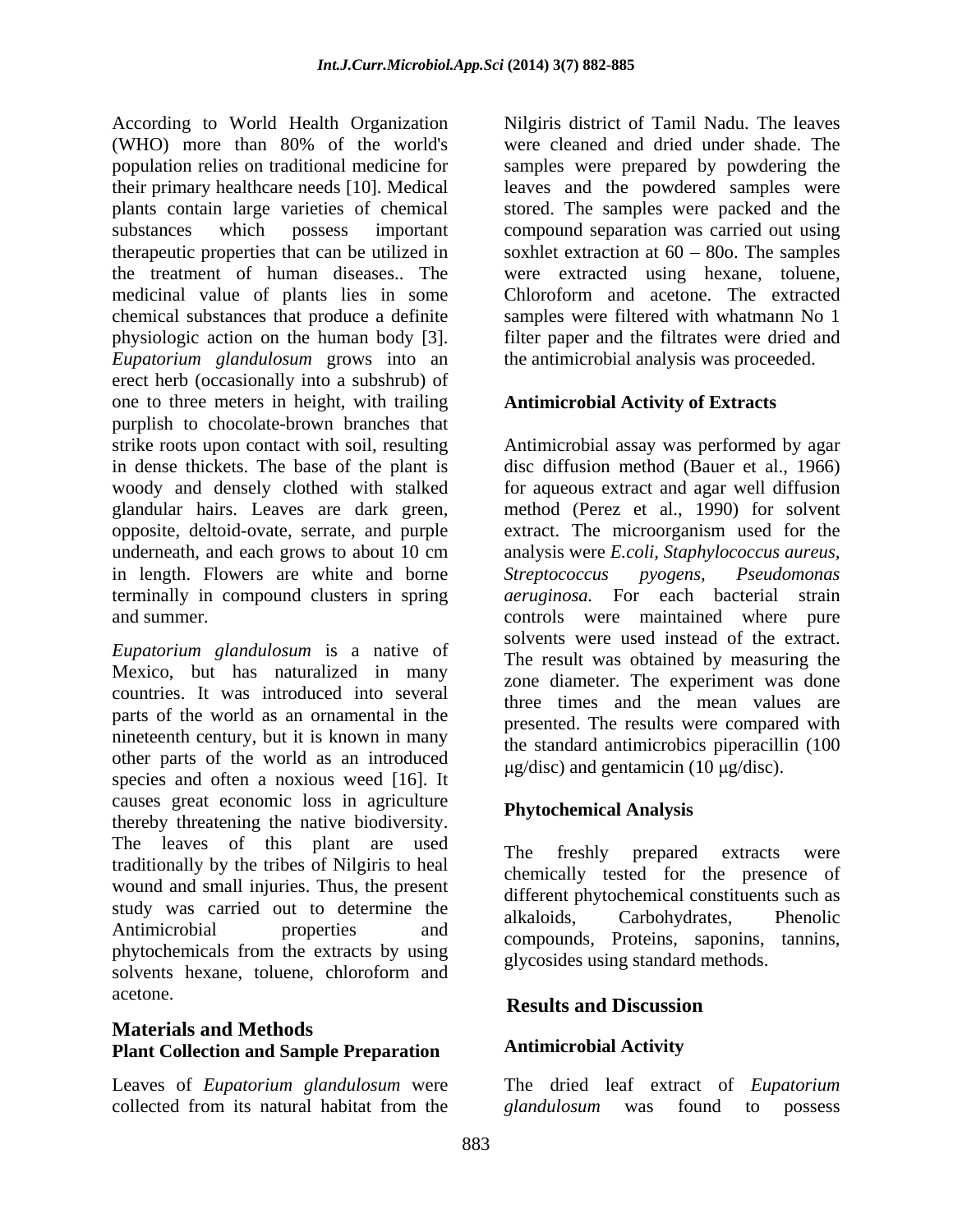antimicrobial activity. The antimicrobial activity of hexane, toluene, chloroform and presence of Phenolic compounds and acetone extracts of *Eupatorium glandulosum*  were inspected against the selected *coli, Staphylococcus aureus, Pseudomonas*

Phytochemical analysis of the plant extracts Hexane showed the presence of Alkaloids, compounds. The chloroform extract showed the presence of Phenolic compounds and Glycosides. The acetone extracts showed the Tannins.

experimental pathogens such as *Escherichia*  The present research work concludes that *aeruginosa* and *Streptococcus pyogens* by medicinal plant with varied pharmacological disc diffusion methods. spectrum. The plant shows the presence of **Phytochemical Analysis** responsible for varied pharmacological and showed the presence of various compounds to find its properties. Because of its wide under the extraction using various solvents. availability and medicinal properties, it can Tannins, Glycosides and Sapnonins while evaluation needs to be carried out on toluene showed a good response in the *Eupatorium glandulosum* in order to use and extraction of Carbohydrates, Phenolic formulate the plant in their practical clinical *Eupatorium glandulosum is* important many phytochemical constituents which are medicinal property. Since this plant is not yet explored, we have made a first attempt be well used for commercial products. The applications, which can be used for the welfare of the mankind.

### **Table.1** Effect of various extracts on selected microorganisms

| S.NO | <b>EXTRACT</b>         | Hexane | Toluene | Chloroform   | Acetone |
|------|------------------------|--------|---------|--------------|---------|
|      |                        |        |         |              |         |
|      | Escherichia coli       | 2.5    |         |              | 2.8     |
|      | Staphylococcus aureus  |        | 23      | 2.5          |         |
|      | Streptococcus pyogens  | 2.4    | 1.4     | $\mathbf{2}$ | 0.9     |
|      | Pseudomonas aeruginosa |        | 0.9     |              |         |

**Table.2** Estimation of various compounds from *Eupatorium glandulosum*

| S.NO | PHYTOCONSTITUENTS  | HEXANE | TOLUENE   CHLOROFORM | <b>ACETONE</b> |
|------|--------------------|--------|----------------------|----------------|
|      | Alkaloids          |        |                      |                |
| 2.   | Carbohydrates      |        |                      |                |
| 3.   | Proteins           |        |                      |                |
|      | Tannins            |        |                      |                |
| 5.   | Phenolic Compounds |        |                      |                |
| 6.   | Glycosides         |        |                      |                |
|      | Saponins           |        |                      |                |